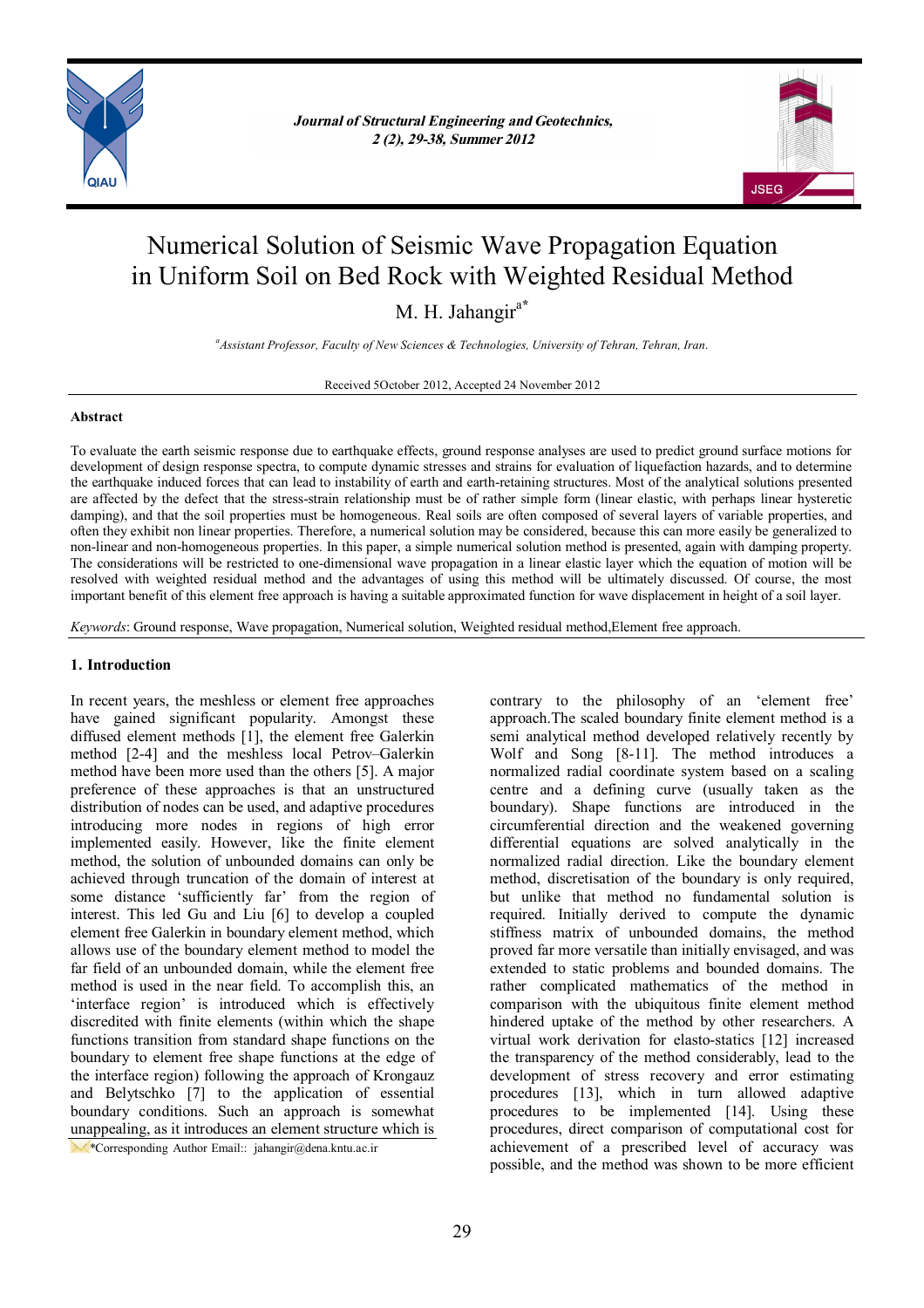than the finite element method for problems involving unbounded domains. The method itself and many of the recent developments are described by Wolf in [15]. Recently a meshless Petrov–Galerkin version of the method has been developed [16]. A significant advantage of the meshless approach is that a continuous approximation can be obtained in the circumferential direction, which, coupled with the analytical solution is obtained in the radial direction, leads to a very smooth solution in which is the derivative quantities (e.g. stresses for elasto-static or elasto-dynamic problems) are continuous. Despite its advantages, the scaled boundary method has certain limitations. By considering the problems of elasto-statics, the variations in material properties must be scalable relative to the scaling centre, while the loads placed on the side faces must follow the power law distributions and the patch load distributions within the domain are not permissible, and the material must behave in a linear elastic manner. In problems involving unbounded domains, such conditions are often violated in the near field. To overcome this limitation, it is often desirable to couple the scaled boundary method with an alternate method to model the near field. For the scaled boundary finite element method, coupling with the finite element method is a straightforward process [17], since the scaled boundary finite element shape functions are compatible with the finite element shape functions, and no discontinuity occurs across the interface. Coupling a meshless method with another technique to model the far field is not straightforward, as the displacement along the boundary is controlled not only by the degrees of freedom at nodes on the boundary, but by degrees of freedom at nodes in the vicinity of the boundary. When the meshless scaled boundary method is coupled with a meshless method for the near field, the perfect continuity of displacements along the interface cannot be maintained, since the displacements in the unbounded scaled boundary domain are controlled only by degrees of freedom on the boundary, while displacements at the boundary in the meshless near field are controlled by degrees of freedom at all nodes in the vicinity of the boundary. This paper proposes a technique coupling the two approaches, while minimizing this problem. The method could be used equally as well to couple meshless methods with other approaches to modeling the unbounded domain, such as the infinite element method and the boundary element method. Discussions in this paper are limited to the onedimensional wave propagation in a linear elastic layer, although the techniques can easily be generalized to other types of engineering problems and for two or three dimensions.

In this paper, an analysis is presented for the response of a linear elastic layer during an earthquake. The earthquake is supposed to be generated in the base rock underlying the soft soil system. The earthquake generates various waves in the rock, which leads to waves of vertical and horizontal displacements along the rock surface, generating compression waves and shear waves in the

overlying soil. In earthquakes, the most important component usually is the wave of horizontal displacements at the rock surface, which generates shear waves in the soil. In this study, some solutions will be presented, mainly for a homogeneous linear elastic layer. The effect of hysteretic damping will also be considered. An important class of techniques for ground response analysis is also based on using the transfer functions. For the ground response problems, transfer functions can be used to express various response parameters, such as displacement, velocity, acceleration, shear stress, and shear strain, to an input motion parameter such as bedrock acceleration. Because it relies on the principle of superposition, this approach is limited to the analysis of linear systems. Nonlinear behavior can be approximated, however, using an iterative procedure with equivalent linear soil properties.

The paper commences with a brief review of the weighted residual method, followed by a review of the wave propagation in uniform, damped soil on rigid rocks. Then, the new technique is developed, and some diagrams are presented illustrating the effectiveness of the approach.

# **2. Basic equations**

## **2.1. Wave propagation in uniform, undamped soil on rigid rock**

One-dimensional ground response of a soil deposit is predominantly caused by SH-waves propagating vertically from the underlying bedrock. For onedimensional ground response analysis, the soil and bedrock surface are assumed to extend infinitely in the horizontal direction. In this manner, the returned wave from layer boundary will be omitted. To predict the ground response, the procedures based on this assumption have been shown which is in reasonable agreement with measured response in many cases. In this section, the propagation of horizontal vibrations in a column of soil generated by the vertical motion of the base rock is considered. As mentioned above, it is assumed that the problem is one dimensional in each column, with the displacement being a function of the vertical coordinate *z* and time only.

The basic differential equation is the one dimensional wave equation, which can be shown as follows,

$$
\frac{\partial^2 u}{\partial t^2} = v_s^2 \frac{\partial^2 u}{\partial z^2} (1)
$$

Where,  $v_s$  is the propagation velocity of shear waves which is,

$$
v_s = \sqrt{G/\rho} \ (2)
$$

Where,  $\rho$  is the density of the soil and *G* is the shear modulus. For the simplest case, namely that of a homogeneous layer with no surface load, the boundary condition may be supposed to be,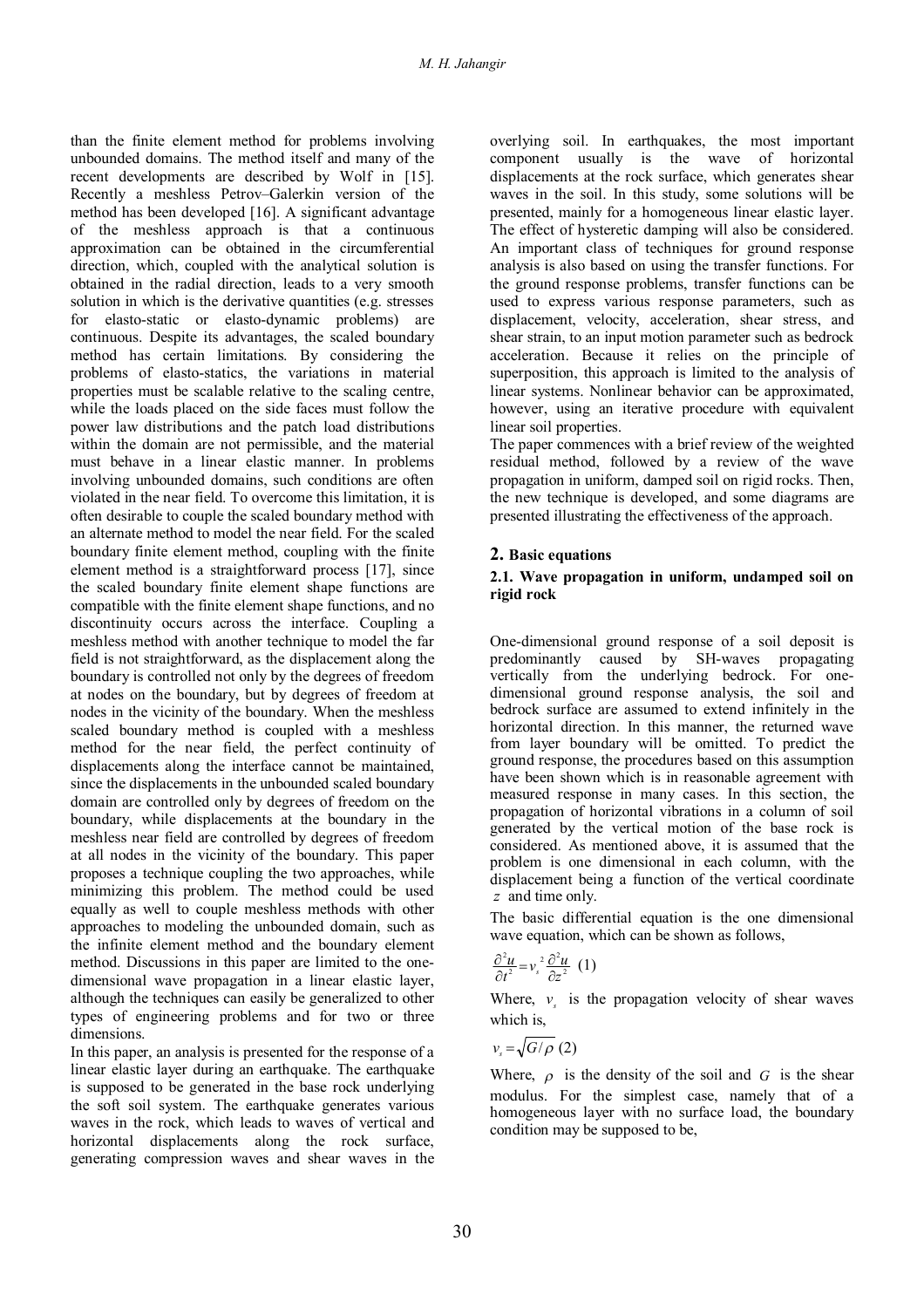$$
z=0:\frac{\partial u}{\partial z}=0
$$
 (3)

and the initial condition is

 $t = 0$  :  $u = 0$  (4)

The boundary condition expresses that the top of the soil layer (the soil surface) is free of stress and the initial condition states that the whole soil layer has no displacement at first. The vertical displacement, *w* has been disregarded, or, to be more precise, so, it has been assumed that the derivative  $\partial w / \partial x$  is small, compared to  $\partial u / \partial z$ . The exact analytical solution of the problem defined by the equations  $(1)$ ,  $(3)$  and  $(4)$  is,

$$
u(z,t) = Ae^{i(\omega t + kz)} + Be^{i(\omega t - kz)}(5)
$$

where,  $\omega$  is the circular frequency of ground shaking,  $k$ the wave number  $(=\omega / v_s)$  and *A* and *B* the amplitudes of waves traveling in the  $-z$  (upward) and  $+z$ (downward) directions, respectively. At the free surface (  $z=0$ ), the shear stress, and consequently the shear strain, must vanish, that is,

$$
\tau(0,t) = G\gamma(0,t) = G\frac{\partial u(0,t)}{\partial z} = 0
$$
 (6)

Substituting (5) into (6) and differentiating yields,

$$
Gik(Ae^{ik(0)} - Be^{-ik(0)})e^{i\omega t} = Gik(A-B)e^{i\omega t} = 0 \tag{7}
$$

which is satisfied nontrivially when  $A = B$ . The displacement can then be expressed as

$$
u(z,t) = 2A \frac{e^{ikz} + e^{-ikz}}{2} e^{i\omega t} = 2A \cos kz \ e^{i\omega t} (8)
$$

which describes a standing wave of amplitude 2*A*cos *kz* . The standing wave is produced by the constructive interference of the upward and downward traveling waves and has a fixed shape with respect to depth. Equation (8) can be used to define a transfer function that describes the ratio of displacement amplitudes at any two points in the soil layer. Choosing these two points to be the top and bottom of the soil layer gives the transfer function like below,

$$
F_1(\omega) = \frac{u_{\text{max}}(0,t)}{u_{\text{max}}(h,t)} = \frac{2Ae^{i\omega t}}{2A\cos kh \ e^{i\omega t}} = \frac{1}{\cos kh} = \frac{1}{\cos(\omega h/v_s)}(9)
$$

The modulus of the transfer function is the amplification function as.

$$
|F_1(\omega)| = \sqrt{\{\text{Re}[F_1(\omega)]\}^2 + \{\text{Im}[F_1(\omega)]\}^2} = \frac{1}{|\cos(\omega h/v_s)|} (10)
$$

which indicates that the surface displacement is always at least as large as the bedrock displacement and, at certain must larger? Thus  $|F_1(\omega)|$  is the ratio of the free surface motion amplitude to the bedrock motion amplitude. As  $\omega h/v$  approaches  $\pi/2 + n\pi$ , the denominator of equation (10) approaches zero, which implies that infinite amplification or resonance will occur. Even, this very simple model illustrate that the response of a soil deposit is highly dependent upon the frequency of the base motion, and that the frequencies at which strong amplification occurs depend on the geometry (thickness) and material properties (s-wave velocity) of the soil layer. It should be noted that in this section, damping which is an essential property of soft soils, has not been taken into account, and that the considerations refer only to shear waves.

## **2.2. Wave propagation in uniform, damped soil on rigid rock**

In real materials, one part of the elastic energy of a traveling wave is always converted to heat. The conversion is accompanied by a decrease in the amplitude of the wave. Viscous damping, by virtue of its mathematical convenience, is often used to represent this dissipation of elastic energy. For the purposes of viscoelastic wave propagation, soils are usually modeled as Kelvin-Voigt solids. In this paper, the stress-strain relationship for a kelvin- Voigt solid in shear can be expressed as,

$$
\tau = G\gamma + \eta \frac{\partial \gamma}{\partial t} (11)
$$

Where,  $\tau$  is the shear stress,  $\gamma$  is the shear strain, and  $\eta$ is the viscosity of the material. Thus the shear stress is the sum of an elastic part (proportional to strain) and a viscous part (proportional to strain rate).

Since damping is present in all materials, more realistic results can be obtained by repeating the analysis with damping. Assuming the soil to have the shearing characteristics of a Kelvin-Voigt solid, the wave equation can be written as,

$$
\rho \frac{\partial^2 u}{\partial t^2} = G \frac{\partial^2 u}{\partial z^2} + \eta \frac{\partial^3 u}{\partial z^2 \partial t} (12)
$$

The solution to this wave equation is of the form [18],

$$
u(z,t) = Ae^{i(\omega t + k^* z)} + Be^{i(\omega t - k^* z)}(13)
$$

Where,  $k^*$  is a complex wave number with real part  $k_1$ and imaginary part  $k<sub>2</sub>$ . Repeating the previous algebraic manipulations with the complex wave number, the transfer function for the case of damped soil over rigid rock can be expressed as,

$$
F_2(\omega) = \frac{1}{\cos k^* h} = \frac{1}{\cos(\omega h / v_s^*)} (14)
$$

Since the frequency-independent complex shear modulus is given by  $G^* = G(1 + i2\xi)$ , the complex shear wave velocity can be expressed as,

$$
v_s^* = \sqrt{\frac{G^*}{\rho}} = \sqrt{\frac{G(1+i2\xi)}{\rho}} \approx \sqrt{\frac{G}{\rho}} (1+i\xi) = v_s (1+i\xi) (15)
$$

Then the complex wave number can be written, again for small  $\xi$ , as,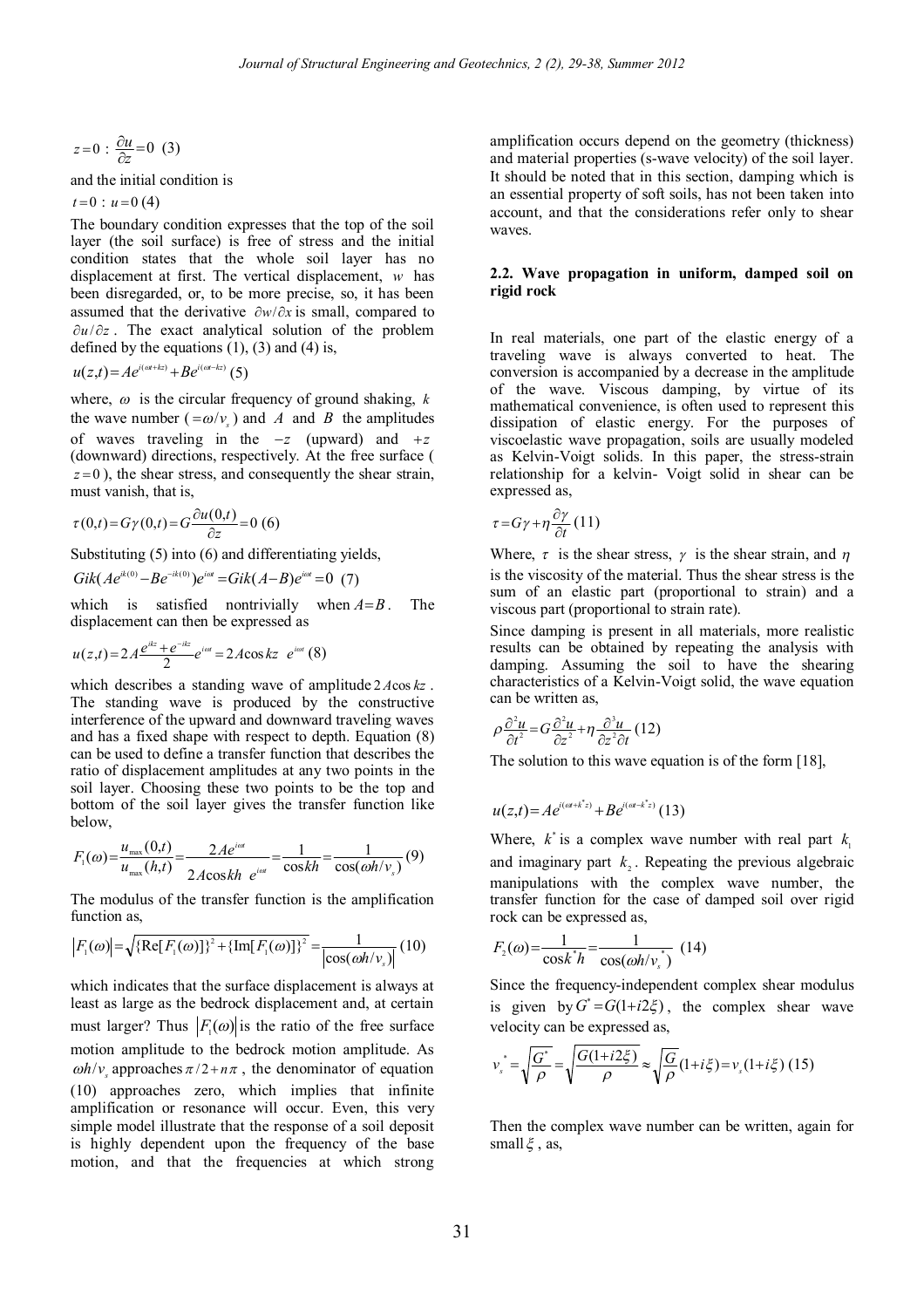

Fig. 1.Influence of frequency on steady state response of damped, linear elastic layer.

And finally, the amplification function can be simplifiedto:

$$
|F_2(\omega)| = \frac{1}{\cos k(1 - i\xi)h} \approx \frac{1}{\sqrt{\cos^2 kh + (\xi kh)^2}}
$$
  
= 
$$
\frac{1}{\sqrt{\cos^2(\omega h/v_s) + [\xi(\omega h/v_s)]^2}}
$$
 (17)

For small damping ratios, equation (17) indicates that amplification by a damped soil layer also varies with frequency. The amplification will reach a local maximum whenever  $kh \approx \pi/2 + n\pi$  but will never reach a value of infinity since (for  $\xi > 0$ ) the denominator will always be greater than zero. The frequencies that correspond to the Local maxima are the natural frequencies of the soil

deposit. The variation of amplification factor with frequency is shown for different levels of damping in the following figure. This amplification factor is also equal to the ratio of the free surface motion amplitude to the bedrock motion amplitude. As shown in Figure 1, damping affects the response at high frequencies more than lower frequencies**.**

#### **3. Numerical solution**

All the analytical solutions presented above suffer from the defect that the stress-strain-relationship must be of rather simple form (linear elastic, with perhaps linear hysteretic damping), and that the soil properties must be homogeneous. Real soils are often composed of several layers of variable properties, and often they exhibit non linear properties. Therefore a numerical solution may be considered, because this can more easily be generalized to non-linear and non-homogeneous properties. In this section, a simple numerical solution method is presented with hysteretic damping. The considerations will be restricted to one-dimensional problems, such as wave propagation in a soft layer, from a stiff deep layer to the ground surface. For this relatively simple class of problems there is a little difference between the various existing numerical techniques, such as finite elements, weighted residual method and finite differences. Therefore, the simplest of these methods, a weighted residual method which is a meshless approach in comparison with the others, will be used.

#### **3.1. Weighted residual method**

The finite element process, being the base of the weighted residual approximation, will seek the solution with numerical function in below form,

$$
\hat{u}(x,t) = \psi + \sum_{m=1}^{n} a_m N_m(t,x) (18)
$$

Where,  $N_m$  is the shape function prescribed in terms of independent variables (such as the coordinates x, t.) and all or most of the parameters  $a_m$  are unknown, and also,  $\nu$  is the initial function that is in terms of time parameter. Until now, this form of approximation was used in the displacement approach to elasticity problems. Also, it is important to know that (a) the shape functions were usually defined locally for elements or subdomains and (b) the properties of discrete systems were recovered if the approximating equations were cast in an integral form. With this object in mind we shall seek to cast the equation from which the unknown parameters  $a_m$  are to be obtained in the integral form,

$$
\int_0^h \int_0^r w_i \left(v_s^2 \frac{\partial^2 u}{\partial z^2} - \frac{\partial^2 u}{\partial t^2}\right) dt dz + \int_0^r w_i \left(\frac{\partial u}{\partial z} - 0\right)_{z=0} dt + \int_0^h w_i \left(u - 0\right)_{z=0} dz = 0 \tag{19}
$$

in which,  $v_s$  prescribe known constant that names propagation velocity and  $w_i$  is the weighted function of the residual integral which can get it equal to shape function. Thus, Galerkin method is used to selecting of the weighted function.

These integral forms will permit the approximation to be obtained element by element and an assembly to be achieved by the use of the procedures developed for standard discrete systems, since, providing the function *u* is integral able, by using the equation (18) we have,

$$
\sum_{l,m=1}^{M} \left| \int_{0}^{h} \int_{0}^{l} N_{l} \left( V_{s}^{2} \frac{\partial^{2} N_{m}}{\partial z^{2}} - \frac{\partial^{2} N_{m}}{\partial t^{2}} \right) a_{m} dt dz \right|
$$
  
+ 
$$
\int_{0}^{h} \int_{0}^{l} N_{l} \left( \frac{\partial N_{m}}{\partial z} \right)_{z=0} a_{m} dt + \int_{0}^{h} (N_{l} N_{m})_{t=0} a_{m} dz \right| (20)
$$
  
- 
$$
\int_{0}^{h} \int_{0}^{l} N_{l} \frac{\partial^{2} \psi}{\partial t^{2}} dt dz + \int_{0}^{h} (N_{l} \psi)_{t=0} dz = 0
$$

Then the approximating above equation will yield a set of linear equations of the below form,  $Ka = f(21)$ 

Where,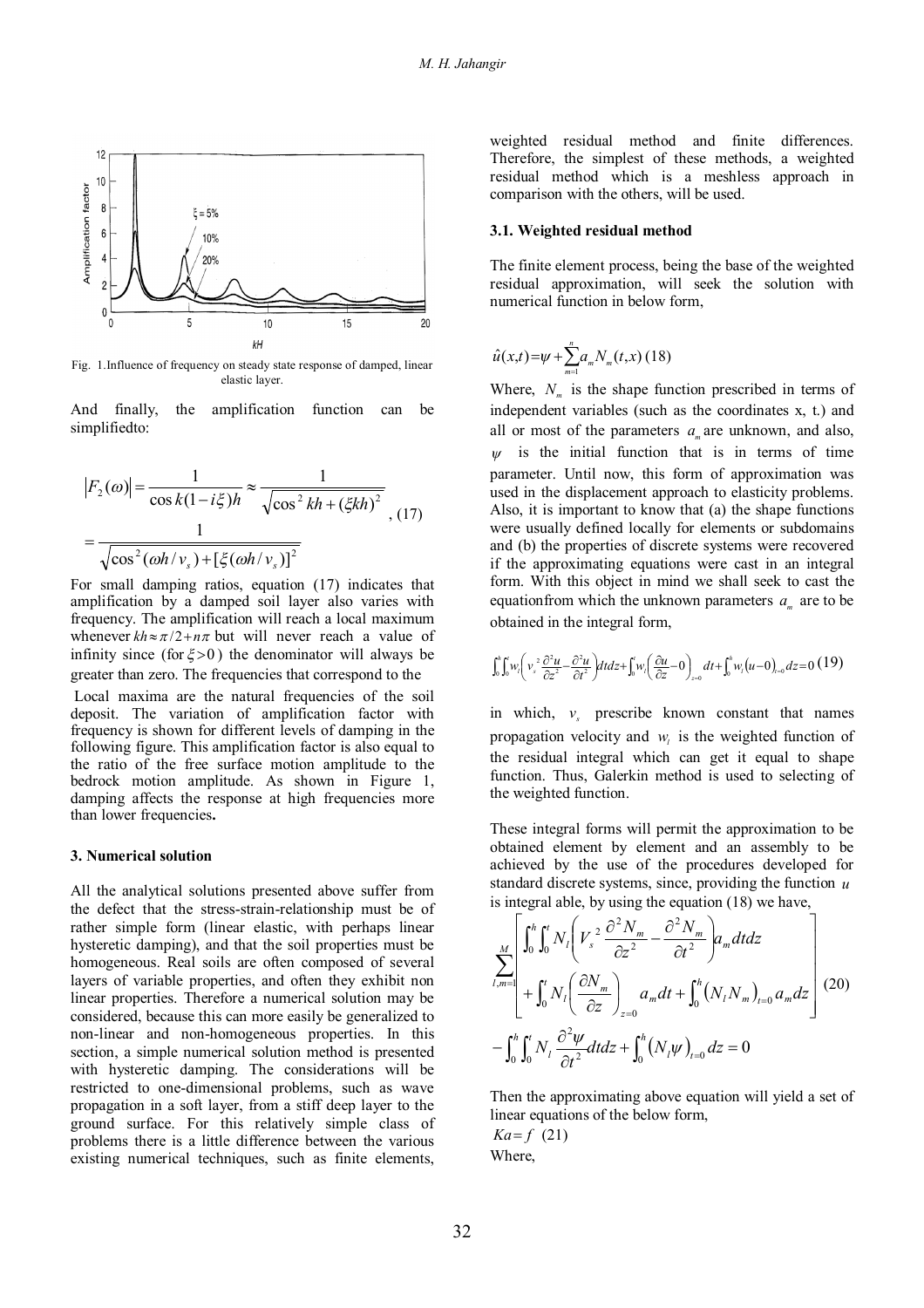$$
K_{lm} = \sum_{m=1}^{M} \left[ \int_0^h \int_0^t N_l \left( v_s^2 \frac{\partial^2 N_m}{\partial z^2} - \frac{\partial^2 N_m}{\partial t^2} \right) a_m dt dz \right] (22)
$$
  
and,  
and,

$$
f_i = \int_0^h \int_0^t N_i \frac{\partial^2 \psi}{\partial t^2} dt dz - \int_0^h (N_i \psi)_{i=0} dz (23)
$$

Here simply, the original shape (or basis) functions are used as weighting.

A further point concerning the coefficients of the matrix *K* should be noted here. The third part, comes from initial condition, is symmetric but the second corresponding to the pure wave propagation equation is not and thus a system of non-symmetric equations needs to be solved. Furthermore, by considering the exact answer at analytical solution, the shape functions must be selected in frequenting math form. Of course, the inherent nature of seismic wave propagation is frequentative phenomena too. Thus, the trigonometric functions are the best choices for substituting of shaped functions.

A computer program using the method described here should be used as an alternative to the analytical solution presented in this paper, and may be used as a basis for more general problems, of homogeneous layers, and perhaps involving non-linear soil properties. When comparing the results of a simple computer program with the analytical results it will be observed that there may be considerable deviations, especially for small values of time. This is a result of the initial condition in the numerical solution. It may take many cycles of vibrations before the numerical solution has reached the steady state that has been assumed in the analytical solutions. Actually, during a real earthquake the soil may not reach the steady state, and the results of a non-steady computation may be more realistic.

#### **3.2. Numerical example**

In the present section, a numerical example is considered,illustrating the potentialities of the proposed formulation. In thefirst part, the simulation of a onedimensional horizontal displacement is focused,and a soil layer is analyzed taking into account differentshape functions in numerical solution. In the second term, the amplification function can beproduced for two different conditions of soil layer with damping and without it. The results obtained by the present work formulationare compared with analytical answers, whenever possible, or withother methodologies results.

For all results, the propagation velocity can be related to the shear modulus  $G$  and the mass density  $\rho$  of the soil by the equation (2). The normal value of the shear modulus of sandy soil is of the order of magnitude of

 $G \approx 30 \text{ GPa}$ , and the normal value of the density is of the order of magnitude of  $\rho \approx 1700 \text{ kg/m}^3$ .

In this stage, the number of terms in total approximating expression for displacement is considered n=4. Thus, the horizontal vibration in displacement form can be illustrated at two points of a layer height 10m versus time history until to 100sec. Also, the below shape function is used for reduce the residual weighted integral.

#### $N(k)=\cos(k\pi x).\sin(k\pi t+\pi/2)$ (24)

As shown in Fig. 2, it is obvious that for a uniform layer without damping property, the variation of vibration must be in range of united displacement because of using a trigonometric form instead of shape function of numerical solution and also the initial function that is in terms of time parameter, is considered as,

 $w = sin(t)$  (25)

Thus, without considering damping factor, it was expected that the variation of displacement on both depth must be adapted on each other and this is free form height of soil layer



Fig. 2. Horizontal displacement time history at the middle and bottom of the soft layer.

According to Fig. 3, also in variation of displacement versus height, the periodic behavior is achieved becauseof selecting the sine part in shape function due to nature of propagation wave in soft soil. Of course, it should be attended that horizontal displacements at surface level for two different time t=10sec and t=20sec, are begun with various values because of periodic part of depth by using cosine function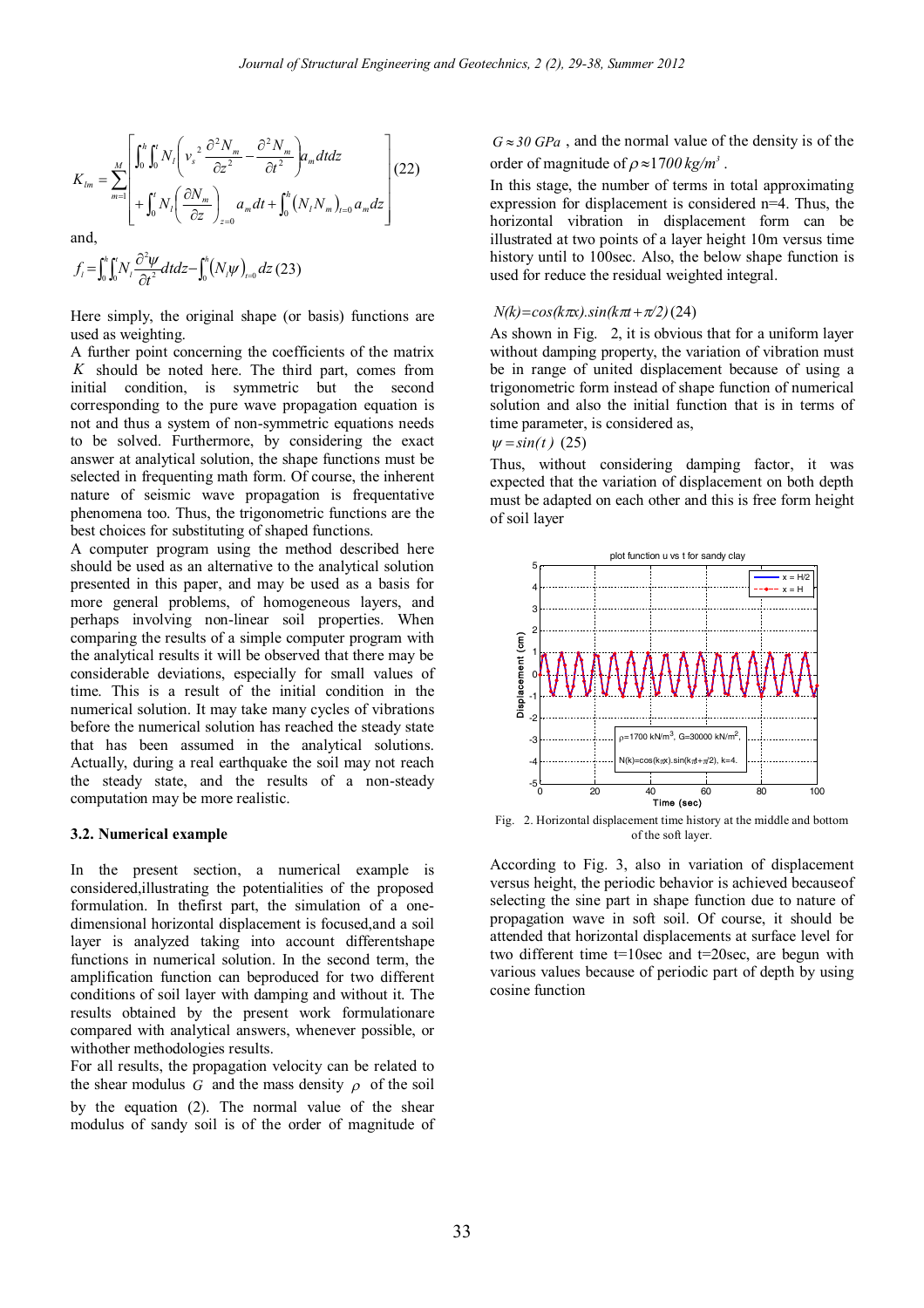.



Fig. 3. Horizontal displacement at any height of the soft layer for t=10sec and t=20sec

In both above figures, all result points are adapted on the analytical solution of the wave equation because of its numerical approach in represent of response formulation by polynomial form. Thus, for any height and time, there is a approximate response by this method which is near the exact answer.

## **3.3. Using different shape functions**

In the numerical solution, by changing the x-part uses sine, cosine and tangent function as an activate function; it would be have a better output. Of course, it should be attend that the other math functions can be used as activate function in reducing the residual integral, but due to nature of wave equation, it must be only used the periodic functions as shape function.

The amplification is here regarded in terms of the socalled "amplification function", which is the ratio between the response spectrum (for no damping) of the resulting motion at the surface receiver and the response spectrum of the input motion at the base of the profile (twice the incoming wave field, as would occur at a free surface of the same rock). Fig. 4 shows the variation of amplification with height of soil layer. With a glance to the shape function, it is understood that the amplification can vary with time parameter and the thickness of soil layer ( *h* ). By analytical processing, it can be found that the maximum value of amplification (resonance) occurs when

 $\pi x = (n - \frac{1}{2}) \times \pi$  $k\pi x = (n - \frac{1}{2}) \times \pi$  in which  $n = 1, 2, 3, ...$  When  $n = 1$  in

particular, the period of resonance is  $x = \frac{1}{2k}$ , which is very

important in seismic microzonation. Thus, when *k* becomes greater for better approximating, the period of resonance is became smaller and the repetition will be more. Hence, in Fig. 4, by changing the value of *k* from 4 to 5, this matter can be seen.

The amplification means that the surface motion is  $F(\omega)$ times greater than the motion at the base. Although Fig. 4 suggests an infinite value of amplification at resonance, the reality does not cause infinite intensity of surface motion upon (small) motion at the base. Real soil and ground have many kinds of energy loss and does not enable such a strong motion.



Fig. 4. Influence of height on steady state response of undamped, linear elastic layer.

Fig. 5 compares the spectral amplifications of ground motion with respect to the height, obtained by the two another different shape function, for the two values of *k* . As can be seen, good results are obtained by the maximum values are not reached at the same places at resonance.

The discrepancy among the three curves is due to difference of shape function ratio to *x* parameter. The location of maximum amplification areas is also very different : in the first case, amplification is occurred in the smaller height, in the second case, amplification is happened in the middle of height in the first and third case, and the maximum amplification is belong to the third case with tangent shaped function. These results show the importance of suitable selecting of shape function proportionate to mechanical characteristics of the soil layers. These characteristics are mean parameters estimated experimentally.

Figs. 4 and 5 indicate that the amplification of the seismic motion reaches a maximum value of 50 for frequencies between 0.196 and 0.785 of height. The highest amplification occurs in the tangent part of shape function for high frequencies, and then in the cosine part around smaller ones. These results are in good agreement with the frequency values determined analytically in section 2.2 (equation 10).

These results further demonstrate that the weighted residual method with the proposed high-order shaped functions is numerically accurate and stable. The amplification level computed with the weighted residual model is much higher than that estimated analytically. The numerical estimation of the amplification factor is three times higher than in the analytical case.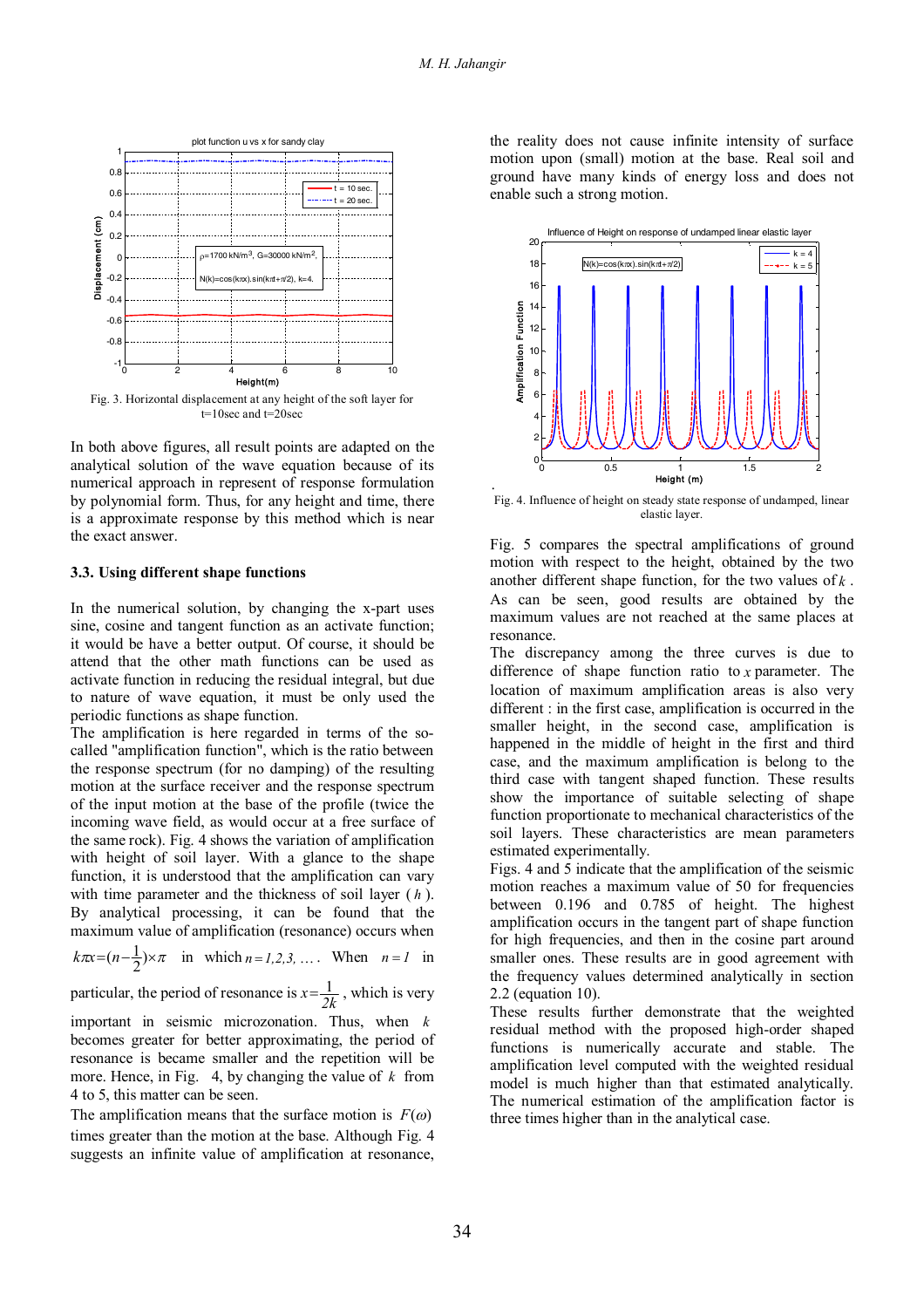

Fig. 5. Influence of height on steady state response of undamped, linear elastic layer.

# **3.4. Effects of shear velocity**

The transfer function results for a sandy clay layer are shown in Fig. 6. As shown in this Fig. , the amplification of the displacement amplitude takes place at distinct frequencies. These frequencies increase as the soil shear wave velocity increases. To evaluate the frequency characteristics of each transfer function, the frequency axis was also normalized using soil column frequency f, which was obtained from the following relationship analytically:

$$
f = \frac{v_s}{4H} \left( 26 \right)
$$

In the above equation,  $v<sub>s</sub>$  is the soil shear wave velocity and *H* is the height of soil deposit. The amplitude of soil displacement at low frequency was used to normalize the amplitude of the displacement transfer functions for all **frequencies** 

The normalized transfer functions are shown in Fig. 7. As can be seen, the amplification of displacement and its frequency characteristics are about the same for the range of the shear wave velocities considered. In all cases, the maximum amplification takes place at the frequency corresponding to the soil column natural frequency.



Fig. 6. Typical transfer functions for soil displacement amplitude.

The same dynamic behavior was also observed for all soil elements along the height of the sandy clay layer. Examining the dynamic characteristics of the normalized displacement amplitudes (such as those shown in Fig. 7), it is readily evident that such characteristics are those of a single-degree-of freedom (SDOF) system. Each response begins with a normalized value of one, increases to a peak value at a distinct frequency, and subsequently reduces to a small value at high frequency. Dynamic behavior of an SDOF system is completely defined by the mass, stiffness, and associated damping constant. It is generally recognized that response of an SDOF system is controlled by stiffness at low frequency, by damping at resonant frequency, and by inertia at high frequencies.



Following the analogy for an SDOF system and to characterize the stiffness component, the displacement amplitudes at low frequencies for all soil elements were obtained. The displacement amplitudes at low frequency are almost identical for the wide range of the soil shear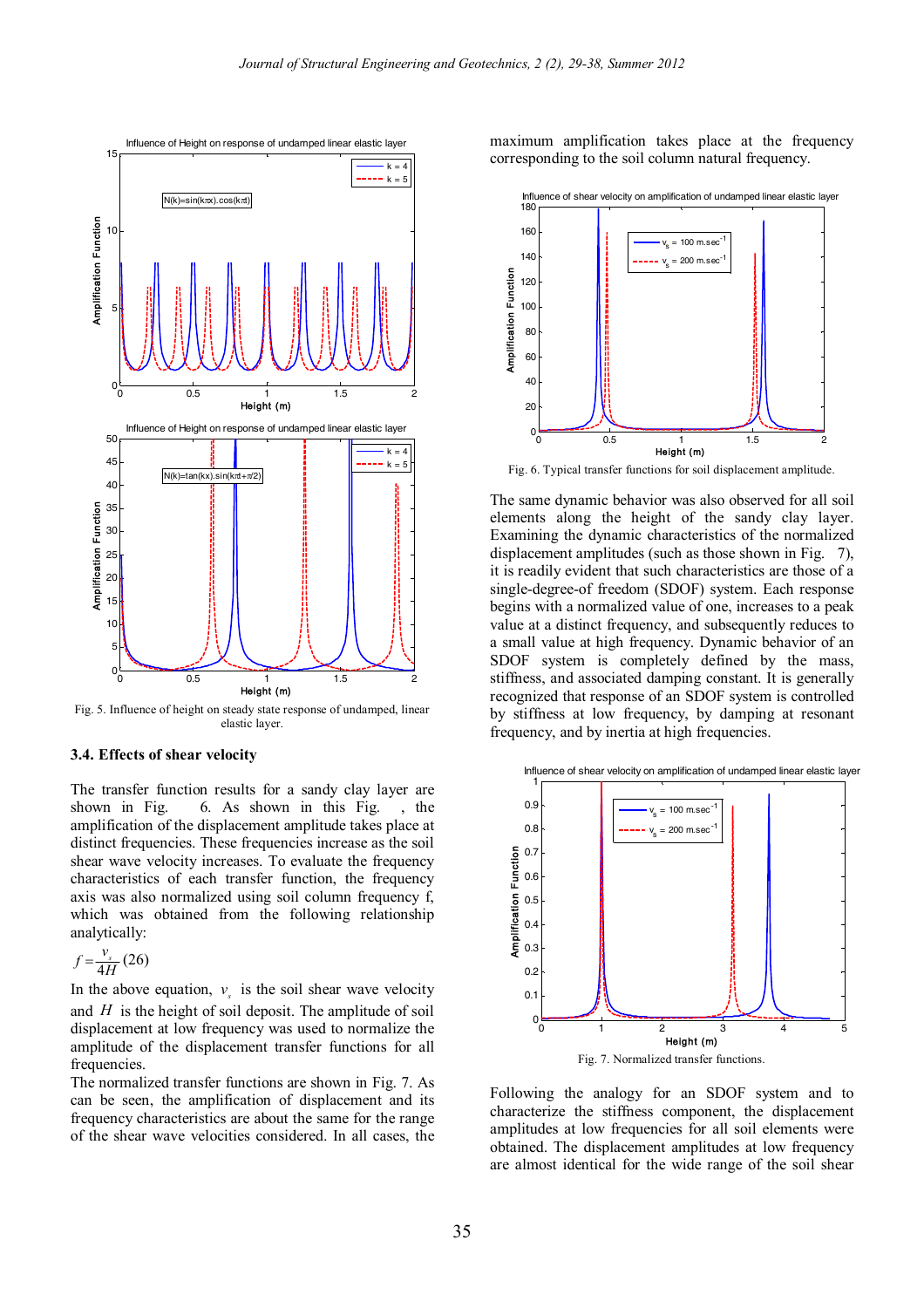wave velocity profiles considered, due to the long wave length of the scattered waves at such low frequencies. The shape of the normalized displacement was used as a basis for determining seismic soil displacement along the height of the embedded wall.

## **3.5. Using different initial functions**

According to used method, the ultimate results of displacement are formed from two main parts, the shape and initial function. Despite of major effects of shape functions in ground response, the initial functions also affect on quality of initial conditions in seismic motions. The five different initial functions were used in Fig. 8 compares the surface displacement ratio to layer height in form of time history calculated with the numerically obtained free field motion. Of course, in selecting of these functions, it must be considered that they all are continuous functions in term of time parameter and have the zero value at first of vibration in  $t=0$ . As can be seen, there exists an excellent agreement with changing of initial functions. Also, with passing time, the effects of initial functions will be negligible, but in one case, the sine initial function will has its own periodic act.



Fig. 8. Variation of amplification with different of initial functions.

The effects of changing initial functions can be appeared in variation of layer height. The numerical model allows the analysis of sensitivity to this parameter. By using the below shape function and varying the initial function  $\psi$ , the variation of displacement at start of seismic motion can be compared with ones at  $t_2$ =5sec in Fig. 9.

## $(27)$ ,  $N(k) = \cos(k\pi x) \cdot \sin(k\pi t + \pi/2)$

In comparison withthe analytical method, the numerical solution has no unknown coefficients and will satisfy initial conditions by choosing a fitting function as  $\psi$ . According to Fig. 9, it will be understood that with applying some initial functions, the variation of  $u(x,t_1)/u(x,t_2)$  respect to x parameter is approximately equal. But by selecting the sine or logarithmic functions as  $\psi$ , the abovementioned expression changes periodic form by different period value. Of course in analytical solution, it can rewrite as below form that can be varied in periodic shape respect to distance *x* .

$$
\frac{u(x,t_1)}{u(x,t_2)} = e^{i\omega(t_1-t_2)} \cdot (28)
$$



#### **4. Amplification function with damping**

Numerical solution of amplification function for fixed values of equivalent stiffness and damping ratio is plotted in Fig. 10. In this Fig. , the variation of amplification function versus height of soil layer is shown by two different shape functions such as below forms:

*N(k) sin (k x) ( k x) ) .cos(k t) <sup>2</sup> <sup>2</sup> 0.3* ( (29)

and,

*N(k)*=(cos<sup>2</sup>(k $\pi x$ )+(ξk $\pi x$ )<sup>2</sup>)<sup>0.3</sup>.sin(k $\pi t$ + $\pi$ /2) (30)

Hence, by changing the above functions in numerical solution, with a fixed value for damping ratio of  $\xi = 0.05$ , the amplification of displacement transforms from large range values to zero variation by increasing in height of layer, and with using the higher coefficient  $k$  in shape functions, the values of periodic height will be reduced. Thus, it is found that changes in shape functions do not affectamplified responses.

As shown in Fig. 10, the amplification of the displacement amplitude takes place at distinct frequencies. The first peak value is called the peak amplification Ap and the corresponding frequency which the predominant frequency vp. So, how would changes in stiffness and damping affect this amplification function? Parametric study of dependency of the predominant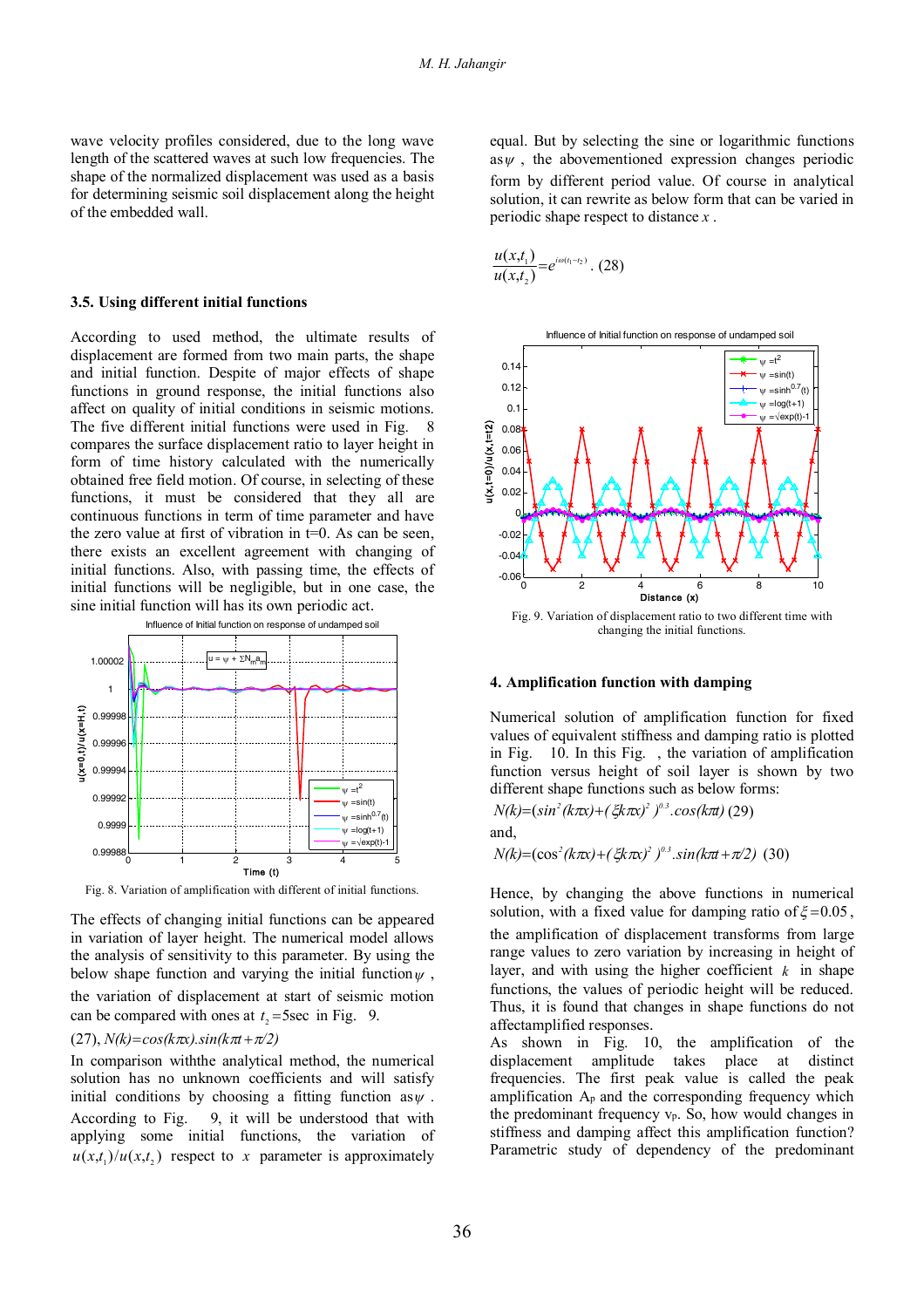frequency  $v_p$  and the peak amplification  $A_p$  on equivalent stiffness and damping ratio is plotted in Fig. 11 for the

.

fixed shape function.



Fig. 10. Numerical solution of amplification function with damping ratio by different shape function N(k).



Fig. 11. Variation of amplification function by changing damping ratio

In Fig. 11 the peak amplification is plotted versus the height of the layer. The following conclusions can be drawn from this plot:

1. The peak amplification decreases when the height of the layer increases.

2. For smaller values of damping, the peak amplification increases faster than for larger ones.

The general important conclusion can be known by comparing Fig. s 10 and 11:

For smaller values of the coefficient *k* in shape function, the peak amplification increases slower than for larger ones.

At very small strains, where the values of damping are small and values of stiffness are large, the peak amplification is more sensitive to errors in damping prediction than in the coefficient *k* in shape function.

However, for the lowest attenuation value, the discrepancy between damped and undamped curves is not very large. Near the so-called resonance of the soil layer the influence of damping on amplification can be very strong for high attenuation values. For both frequencies, there is still no significant effect on the location of the peaks.

## **5. Conclusion**

All numerical approaches to solve the differential equations use approximations to the exact calculus expressions. These approaches typically substitute an approximate formula that can be used to estimate some quantity such as a derivative or integral that cannot be found by conventional methods. In the solution of partial differential equations, the approaches convert the differential equation and boundary conditions into a set of simultaneous linear or nonlinear algebraic equations. As the process always leads to equations which, being of integralforms can be obtained by summation of contributions from various sub domains, we decided to embrace all weighted residual approximations under the name of generalized finite element method. In this study, the weighted residual method is used to solve numerically the wave propagation equation in uniformed soil layer on rigid rock. In the paper, we have discussed how approximate solutions can be obtained by using an expansion of the unknown function in terms of trial or shape functions. Further, we have stated the necessary conditions that such functions have to fulfill so that the various integrals could be evaluated over the domain.

Numerical simulations based on the weighted residual method allow a precise description of the site as well as